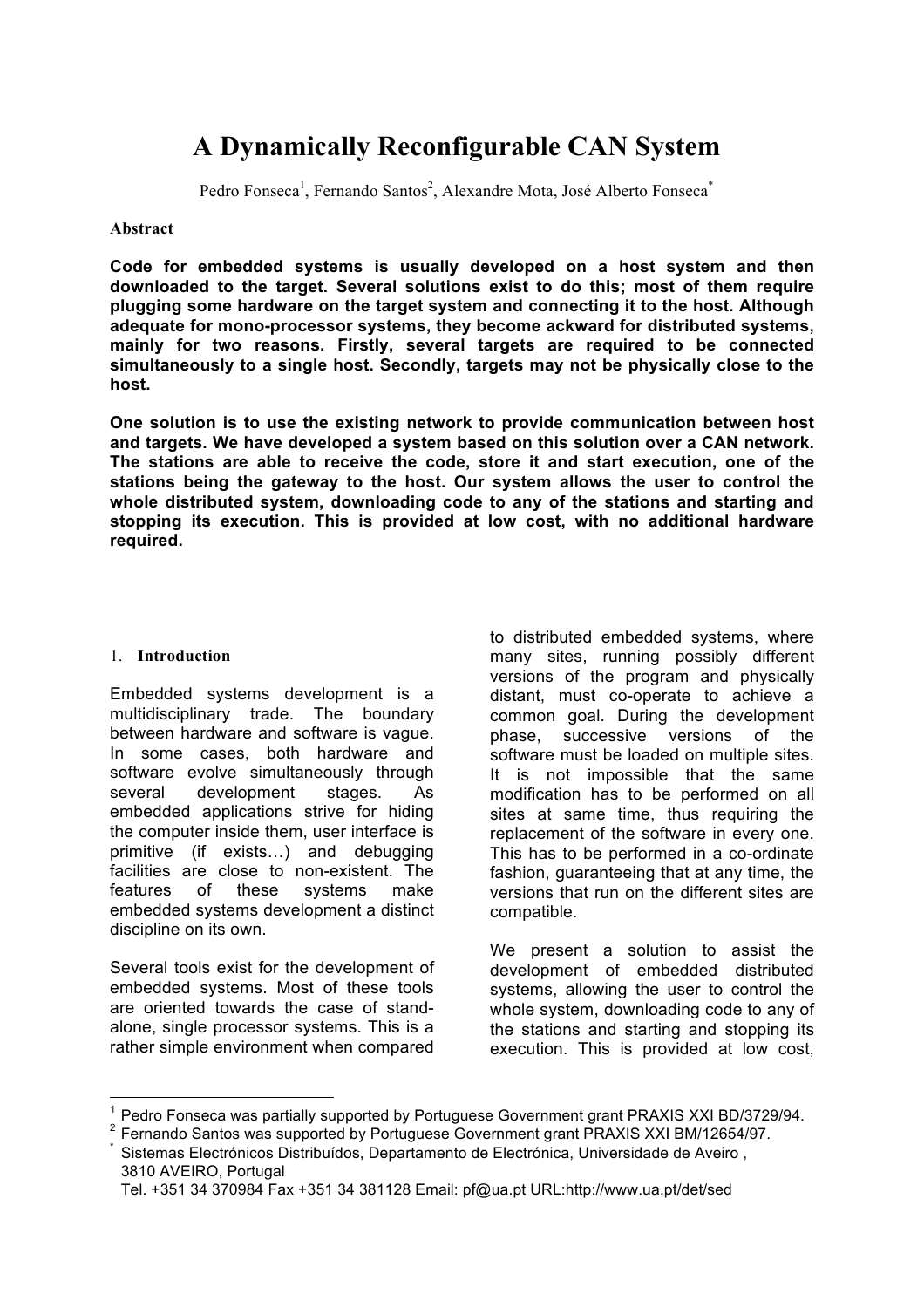with no additional hardware required. In section 2 we present the problems of developing embedded systems and, in section 3, the particular case of distributed embedded systems. In section 4 we present our proposal, which is detailed in section 5. Proposals for further work are presented on section 6 and we conclude on section 7.

## 2. **The development of embedded systems**

Embedded applications software is, at the present time, mostly developed on a "host" system, such as a PC or a workstation, which is able to provide an user interface that does not exist on the target system. The host computer runs a cross-compiler and a linker, that generate code to be executed on the target system.

The code generated within the host system must be run on the target system (the embedded system). Only this allows the code to be tested on real (or close to real) conditions. Several solutions exist to perform this task. In this section, we will review the most commonly available [1]:

- EPROM programming
- EPROM emulation
- In-circuit emulation
- On-board monitor
- Code loader

EPROM programming is the "real-thing". It uses all the hardware required for a standalone system and it can be used with any processor that fetches instructions from external memory. This solution can become extremely tedious and testing facilities are obviously minimal. The use of external logic analysers is possible, but rarely an user-friendly choice.

Another possibility is the use of EPROM emulators. The native code can be downloaded to an EPROM emulator, which behaves like the code memory to the target system. It is targeted to microprocessors that read the code from

external memory. It may have memory access timing problems. It requires one EPROM emulator for each target system. Debugging capabilities are also minimal but testing program changes is much easier and quicker.

When looking for a good insight at the target system behaviour, In-Circuit Emulators (ICE) can be used. With an ICE the target system microprocessor is replaced by specific hardware, that emulates it on real time. The cost of this solution is usually high, namely when different microprocessors are to be emulated.

The other two solutions use small resident programs that communicate with the host (usually through a serial interface). The On-board monitor allows the user to download and debug code, as well as verify the contents of the processor registers and memory locations. It can provide a good insight into the target behaviour at a reasonable cost. As processor registers must be accessed (*e.g.*, to provide step-by-step execution), the portability of a monitor is very small.

A code loader does nothing but wait for the host to download the code to the target system. Once this is done, it will wait for a signal to start the execution of the downloaded code. It usually provides better portability than monitors, at the cost of reduced target system insight and of some additional hardware.

#### 3. **Embedded distributed systems development**

The solutions that have been presented for embedded systems development become awkward for the particular case of distributed systems. This is due mainly for two reasons:

- the multiplicity of the targets; and
- their distance from the host.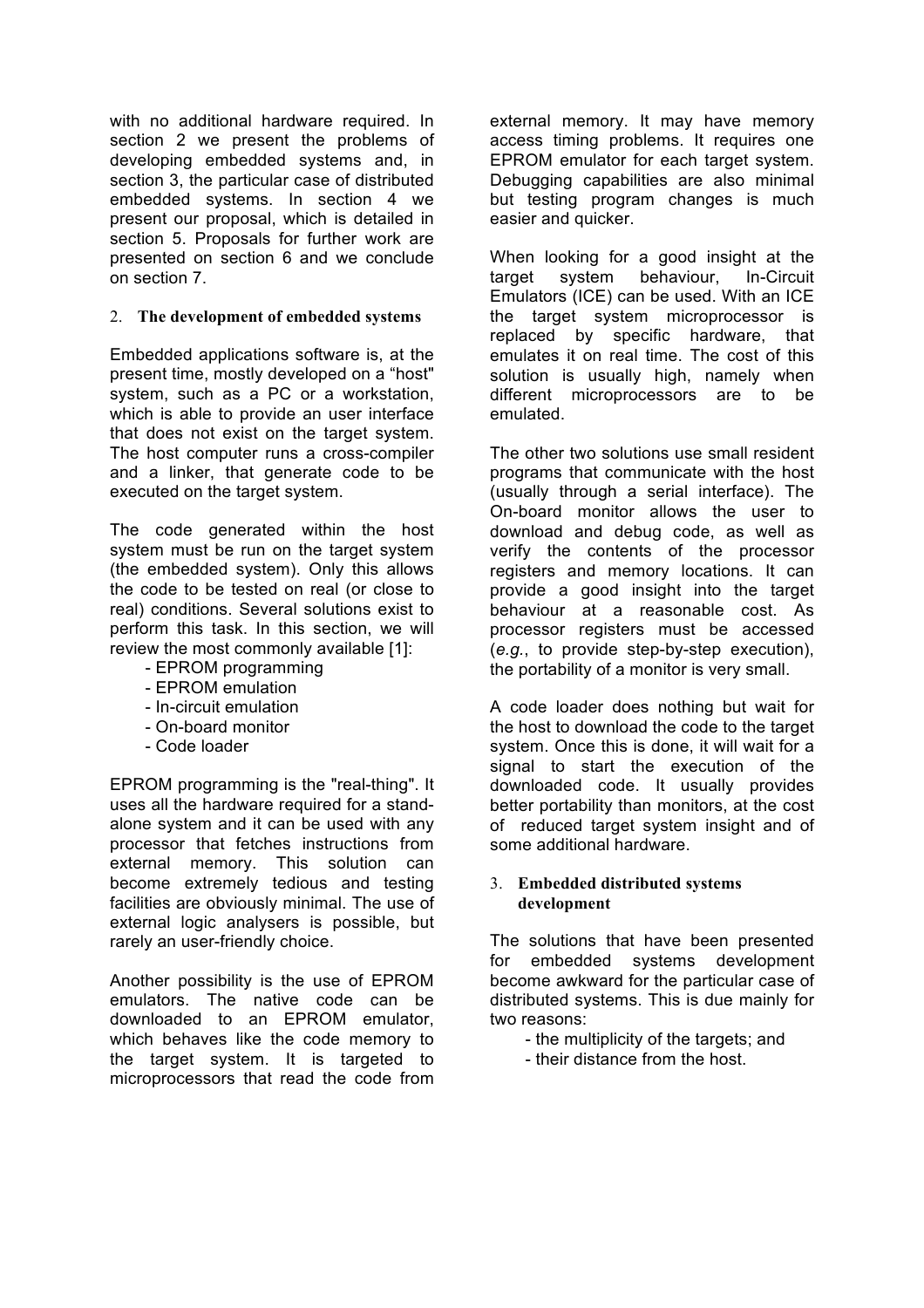

Figure 1 - CANivete board

The first point concerns the number of sites where the code must run (either by installing an ROM with the programme or by connecting these sites to the host). Most of the methods we have presented are now unsuitable. Handling EPROMs with continuously changing versions of the software is already difficult for a single site; in a distributed system, with changes required in several sites, things get even worst. Emulators (EPROM emulators and ICEs) become expensive solutions, as each site requires one. Still, we have the problem of connecting several emulators to a single host, which may not be always possible.

The physical distance from the targets to the host can make things even more difficult. The targets may not be accessible in order to replace the EPROMs at each new test version; emulators require plugging some hardware in and connecting it (by means of a cable, or a radio link, ...) to the host.

We must therefore look for a solution that allows testing software that evolves continuously, in a multiplicity of sites. The main specifications for our system are:

- being able to download code from one host to multiple targets;
- allowing targets to be physically distant from the host.

Other characteristics may be envisaged as desirable, such as: testing the target systems (specially in situations where the targets are not easily accessible), controlling the execution of the program from the host (namely, starting and stopping the program), ...

Distributed systems are built on top of a network. This network can be used to provide the communication between the targets and the host. The advantages of this approach are:

> - no extra hardware is required (no plug-ins);

> - the communication between targets and host is provided by an existing infrastructure.

We are then left with two possible approaches: monitors and code-loaders. Our solution uses a code-loader over a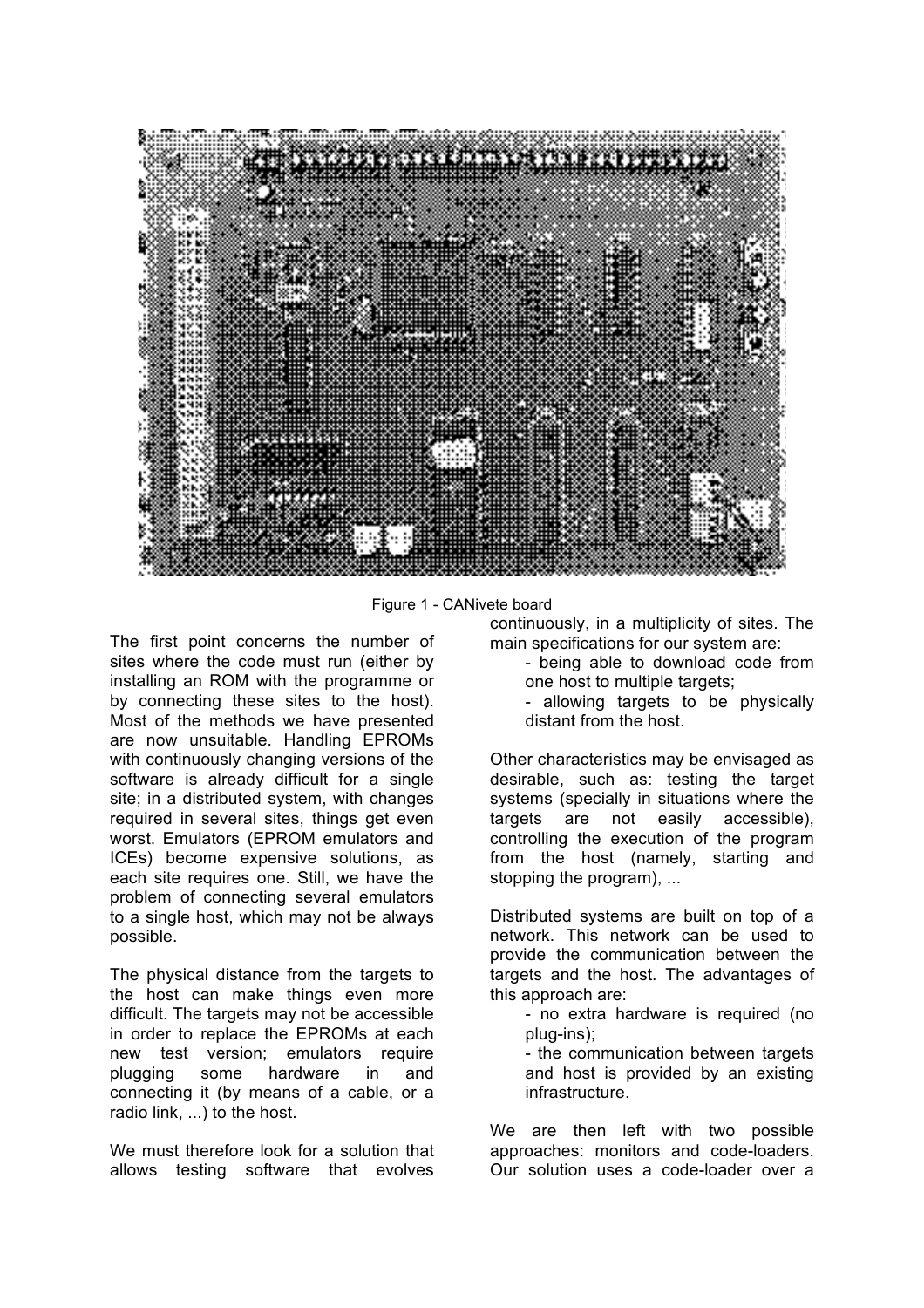CAN network. The advantages envisaged in this solution were:

> 1. simplicity (code loaders are simpler to develop than monitors and the time to develop a working prototype would be shortened); and

> 2. the possibility of having a system that would execute code that was directly "prommable" (code to run in monitor systems must usually be relocated, in order to leave room for the monitor itself, that continues to reside in program memory).

Incidentally, note that a code loader can load a monitor; one solution does not preclude the other.

## 4. **CANivete: a CAN based solution for distributed systems development**

The CANivete board (fig. 1) is a fundamental part of a system aimed at providing some help to the designer of embedded distributed systems. Each CANivete board is a node on a CAN network, that is capable of receiving the program to execute from the CAN interface and start and stop its execution. In this way, a large number of nodes of an embedded distributed system (30 in the current version) can be connected to a single host machine, such as a PC or a workstation. The CANivete boards are also referred to as the "targets".

The board has two modes, "download" and "run". After power on, the board is in download mode. In this mode, every node is waiting to receive the program code from the CAN network. After the code is received, the board prepares itself to change to run mode, which will happen after a system Reset.

The CANivete system is currently being used as a development tool within the *Sistemas Electrónicos Distribuídos*  ("Electronic Distributed Systems") group.

#### 5. **System description**

A possible physical system configuration for a CANivete system is shown in figure 2.



Figure 2 - System architecture

The PC (the host) contains the user interface software. Normally, the development system would be located at the PC too.

Each CANivete board bears an ID number, which must be unique within the system. Board no. 0, the gateway board, provides the communication between the host and the remaining boards. The ID numbers of the boards do not need to be consecutive. The requirements concerning board IDs is that board 0 must be connected to the PC, and the ID numbers of all other boards must be unique.

A minimal system would consist of the host, the gateway board and one remote board. (An "hyper-minimal" system would consist of the PC and the gateway, but no use could be done of the CAN network).

## 5.1.Hardware

The CANivete board is based on the 80C592 micro-controller, from Philips ([5]). This is a variant of the 80C51, to which a CAN controller (amongst other things) was added. Like all the members of his family, this controller uses separate memories for program and data. Program memory is a read-only memory (there are no instructions for writing in the program memory space).



Figure 3 - CANivete working principle.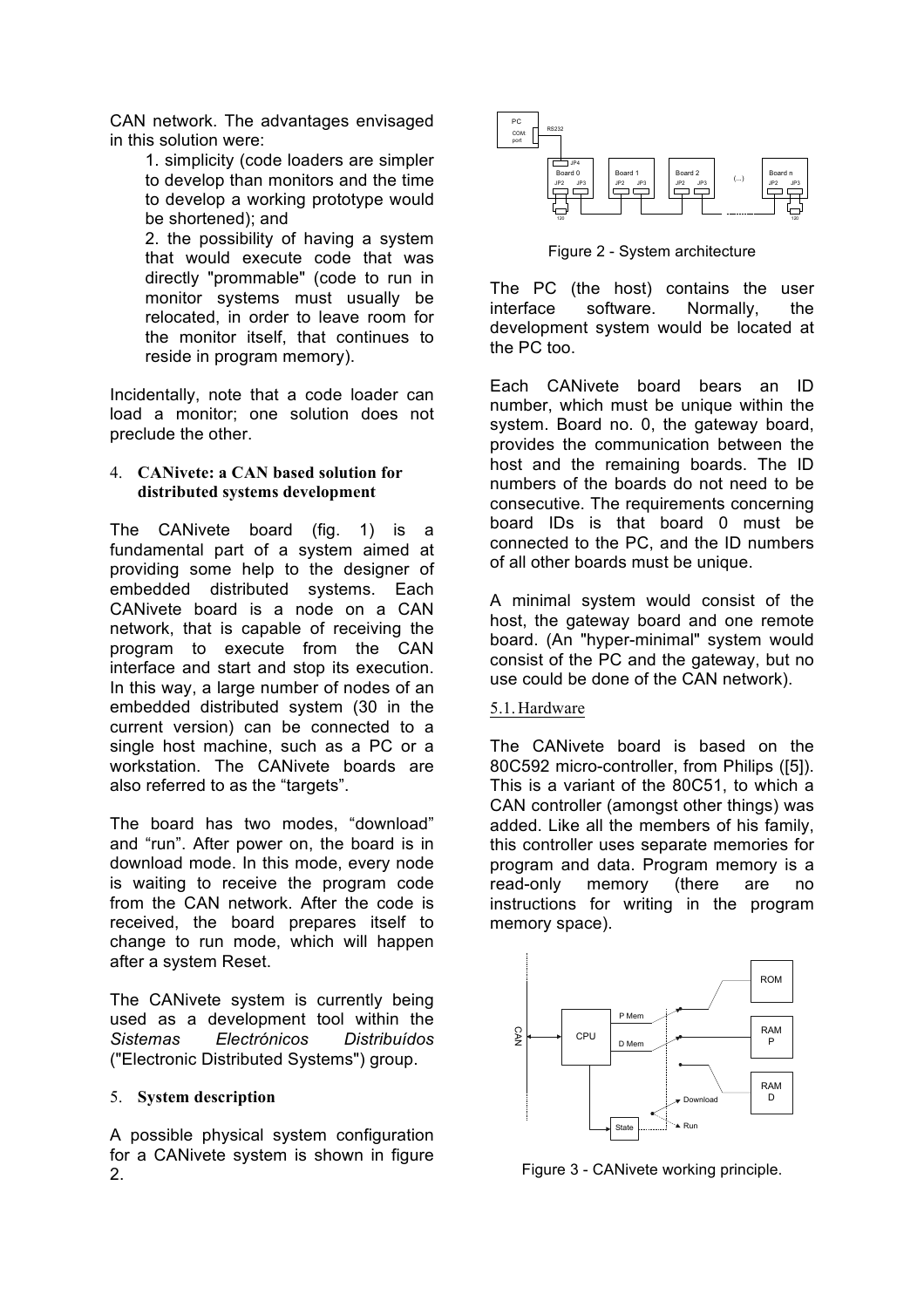



The working principle of the CANivete board is depicted in fig. 3. ROM is the memory containing the CANivete target board software and RAM\_P and RAM\_D are two 32K bytes RAMs. In "Download" mode, the controller sees the ROM as program memory and RAM\_P as data memory; after RESET, it will start executing the program stored in ROM. This program tells it to wait for the program to be downloaded through the CAN network and to store it in the data memory (RAM P). After the code has been received, the board prepares itself to change to "Run" mode, which will happen after the next Reset. In "Run" mode, the controller sees RAM\_P as program memory and RAM\_D as data memory; it will then execute the program that was previously stored in RAM\_P.

This arrangement allows the system to be able to remotely download code and start its execution, using software that is directly "prommable". This has two advantages. First, prommable code is the standard way of generating code in any compiler targeted for embedded systems. Second, the transition from the development platform to the working system (where the

code is stored in a ROM) is straightforward.

### 5.2.Address space

From the users point of view, the system contains 32k bytes of program memory and 32k bytes of data memory. A range of 32k bytes on the upper half of the addressable data space is reserved for peripherals (Table 1). The address space for peripherals consists of 128 identical blocks of 256 addresses.

| Addr. range | Code                     | Data         |
|-------------|--------------------------|--------------|
|             | 0000-7FFFh Program (32k) | Data $(32k)$ |
| 8000-FFFFn  | (Not                     | Peripherals  |
|             | available)               | (256)        |

Table 1: Memory usage

# 5.3.Interface

The CANivete board contains a wide set of input and output signals, both digital and analogue. These are provided to the user in several connectors (Fig. 4) and they include general purpose I/O, digital and analogue, special function I/O (interrupts, …) and communication ports (CAN and RS-232). A detailed description can be found in [4].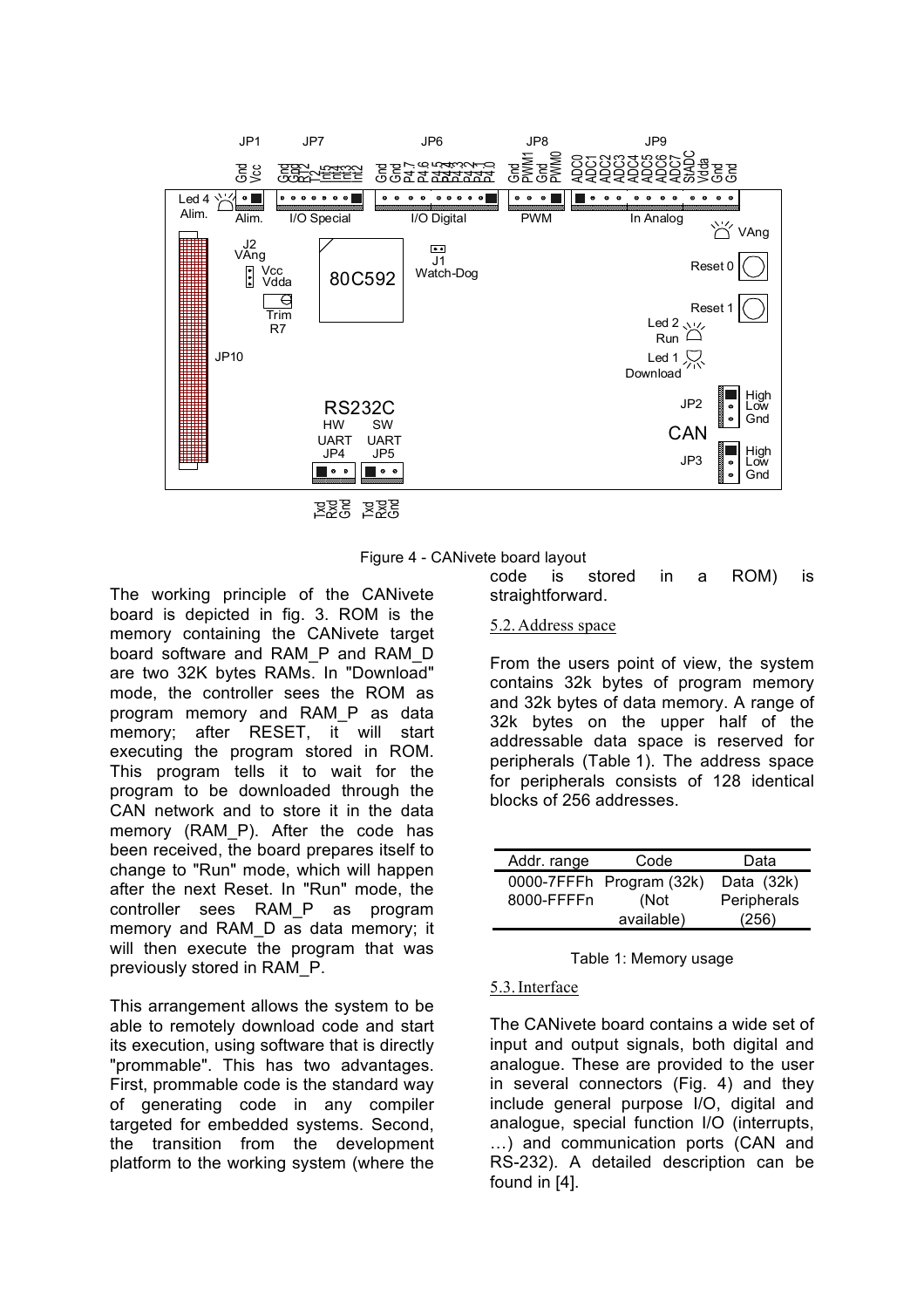## 5.4.Software

PCLoad program is the user interface at the host. In the current version, PCLoad allows downloading the code to the targets. Commands for starting the program at the target are not yet available, as the target currently reconfigures itself to start executing the code received after a successful download.

PCLoad uses one of the serial ports as the default communication port. PCLoad uses the following syntax:

PCLoad progfile Station\_ID [COM\_Port]

progfile is the file with the code to run on the target, in Intel HEX format, either with or without the .hex extension. Station\_ID is the ID number of the target where the program is to run. COM\_Port is an optional argument stating the serial com port that will be used to communicate with station 0. If omitted, the default port will be used.

While downloading, PCLoad displays the size of the program to download and the total number of bytes downloaded. PCLoad should terminate with the number of downloaded bytes equal to program size and a message stating the time in seconds the program ran. By this time, the target that received the code is prepared to change to RUN mode.

The boards software consists on two different programs:

- the gateway program;
- the remote boards program.

The gateway program runs on board no 0. This is the board connected to the host, providing the interface to the CANivete system.

Remote boards run a different program. This program can be generated by the CANguru utility (CANivete generator utility for remote units). CANguru automatically generates the code to program the remote board EPROM, given its ID number. The syntax is:

CANguru board\_id

This will generate the code for the remote board and store in a file called CAN030*xx*.HEX, where *xx*=board\_id. board id must be an integer between 0 and 29.

## 5.5.Message protocol

Downloading the code to the target means sending through the CAN network a stream that can contain as much as 32k bytes. Except for very small programs (that will probably have no other use that performing simple tests), the size of most of the programs to download will be on the range of hundreds of bytes and over. The short size of a CAN message (8 bytes) and the associated overhead can reduce efficiency in the use of the existing bandwidth.

In this way, we decided to use as much as possible the useful data space in a CAN message during downloading phase. There are currently three kind of messages: CONTROL, DATA and ACKNOWLEDGEMENT messages. CONTROL messages are used to: signal start and stop of code download, start and stop code execution, enquiring about node status,... DATA messages are used to convey up to 8 bytes of code. ACKNOW-LEDGEMENT messages are used to confirm the correct reception of a set of messages.

Code download starts with a CONTROL message signalling "start of transmission" and indicating the program size. The code is then sent in DATA messages, each message containing 8 bytes of program code. The last message may have less than 8 data bytes, when the code size is not a multiple of 8. Download ends with a CONTROL message signalling "end of transmission" and sending a checksum. The remote node should check both the code size and the checksum and respond with an ACKNOWLEDGEMENT message, in case of success. The identification of the remote node and of the message type is contained in the CAN message ID field.